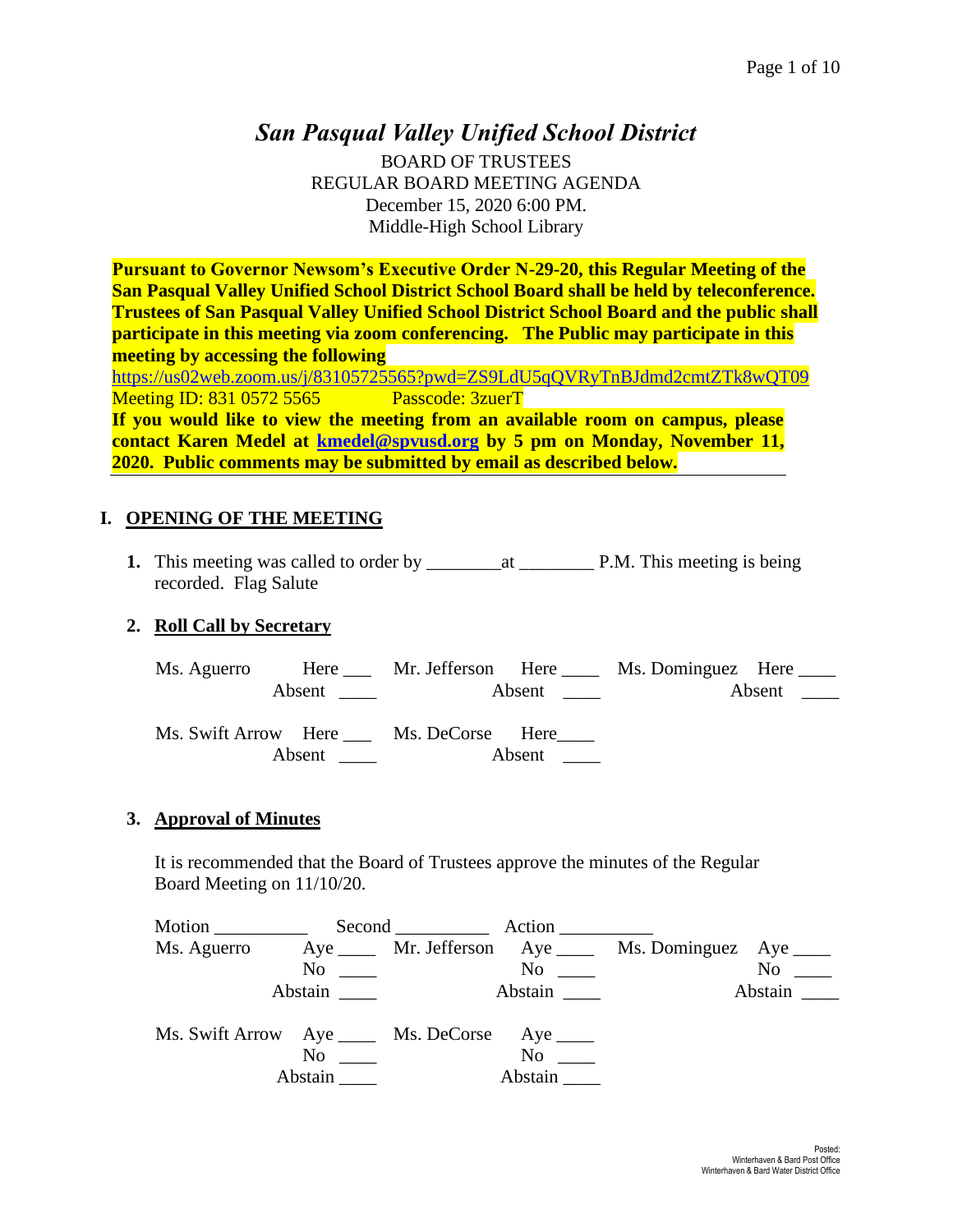It is recommended that the Board of Trustees approve the minutes of the Special Board Meeting on 12/1/20.

Motion \_\_\_\_\_\_\_\_\_\_ Second \_\_\_\_\_\_\_\_\_\_ Action \_\_\_\_\_\_\_\_\_\_ Ms. Aguerro Aye \_\_\_\_ Mr. Jefferson Aye \_\_\_\_ Ms. Dominguez Aye \_\_\_\_ No \_\_\_ No \_\_ No \_\_ No \_\_ No \_\_ Abstain **Abstain Abstain Abstain** Ms. Swift Arrow Aye \_\_\_\_ Ms. DeCorse Aye \_\_\_\_ No \_\_\_\_ No \_\_\_\_ Abstain \_\_\_\_ Abstain \_\_\_

#### **4. Student Presentations**

- **a.** Associated Student Body (ASB) Representative
- **b.** Bill Manes High School Graduate LP911732

### **5. New Board Member Installation – Oath of Office**

Ms. Fox will administer Oath of Office to newly elected Board Members. On Tuesday, November 3, 2020, **Kenia Rodriguez, Lisa Aguerro, and Matthew Yamasaki** were elected as our new board members. The three board members will be sworn in.

### **Oath of Office**

I, (Boardmember), DO SOLEMNLY AFFIRM that I will support and defend the

Constitution of the United States and the Constitution of California against all enemies

foreign and domestic; that I will bear true faith and allegiance to the Constitution of the

United States and the Constitution of the State of California; that I take this obligation

freely, without any mental reservation or purpose of evasion; and I will well and faithfully

discharge the duties upon which I am about to enter.

#### **6. Acknowledgement of Board Members**

- **a.** Bernadine Swift Arrow 25 years as Board Member
- **b.** Sally DeCorse 5 years as Board Member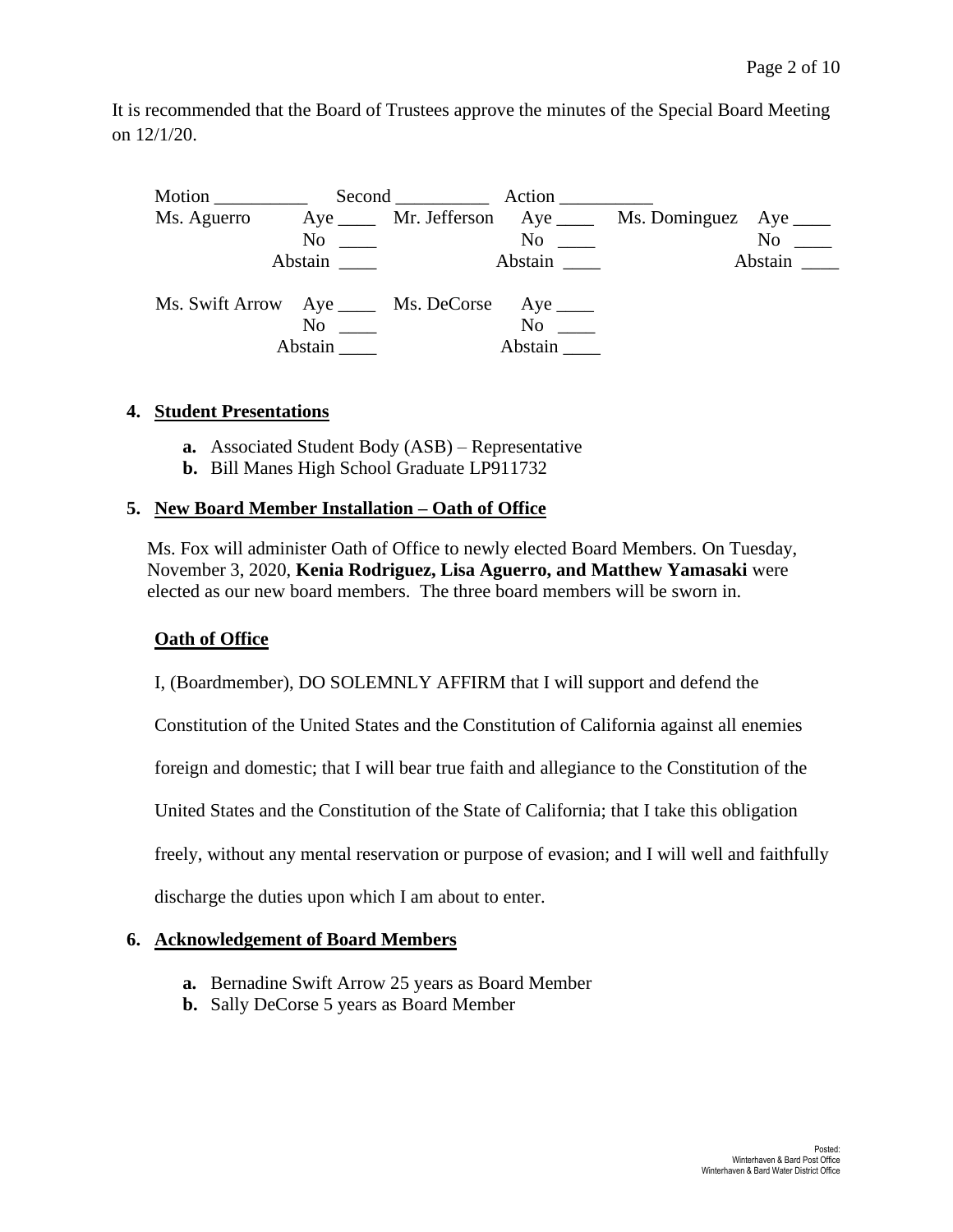# **7. Re-Organization of Board – Election of Officers**

### **1 st Nomination President**:

|                                            |                                                         |                                            |                                           | Ms. Aguerro Aye _____ Mr. Jefferson Aye _____ Ms. Dominguez Aye ____<br><b>At</b> | $No \t —$           |
|--------------------------------------------|---------------------------------------------------------|--------------------------------------------|-------------------------------------------|-----------------------------------------------------------------------------------|---------------------|
|                                            | Abstain _______                                         |                                            |                                           |                                                                                   |                     |
|                                            | Ms. Rodriguez Aye _____ Mr. Yamaski Aye ____<br>Abstain | No<br>Stain No<br>Abstain No<br>Abstain No | Abstain                                   |                                                                                   |                     |
|                                            |                                                         |                                            |                                           |                                                                                   |                     |
| 2 <sup>nd</sup> Nomination President:      |                                                         |                                            |                                           |                                                                                   |                     |
|                                            |                                                         |                                            |                                           |                                                                                   |                     |
|                                            |                                                         |                                            |                                           | Ms. Aguerro Aye _____ Mr. Jefferson Aye _____ Ms. Dominguez Aye ____              |                     |
|                                            | Abstain _______                                         |                                            |                                           |                                                                                   | Abstain $\_\_\_\_\$ |
|                                            | Ms. Rodriguez Aye _____ Mr. Yamaski Aye ____            |                                            |                                           |                                                                                   |                     |
|                                            |                                                         | No<br>stain No<br>Abstain No<br>Abstain No |                                           |                                                                                   |                     |
|                                            | Abstain                                                 |                                            | Abstain                                   |                                                                                   |                     |
| 1 <sup>st</sup> Nomination Vice President: |                                                         |                                            |                                           |                                                                                   |                     |
|                                            |                                                         |                                            |                                           |                                                                                   |                     |
|                                            |                                                         |                                            |                                           | Ms. Aguerro Aye _____ Mr. Jefferson Aye _____ Ms. Dominguez Aye ____              |                     |
|                                            |                                                         |                                            |                                           |                                                                                   | $No \_$             |
|                                            | Abstain _______                                         |                                            | Abstain                                   |                                                                                   | Abstain _______     |
|                                            | Ms. Rodriguez Aye _____ Mr. Yamaski Aye ____            |                                            |                                           |                                                                                   |                     |
|                                            | $No \ \_$                                               |                                            | $\overline{N_0}$ $\overline{\phantom{0}}$ |                                                                                   |                     |
|                                            | Abstain                                                 |                                            |                                           |                                                                                   |                     |
| 2 <sup>nd</sup> Nomination Vice President: |                                                         |                                            |                                           |                                                                                   |                     |
|                                            |                                                         |                                            |                                           |                                                                                   |                     |
|                                            |                                                         |                                            |                                           | Ms. Aguerro Aye _____ Mr. Jefferson Aye _____ Ms. Dominguez Aye ____              |                     |
|                                            | $No \ \_$                                               |                                            | $No \ \_$                                 |                                                                                   | $No \_$             |
|                                            | Abstain                                                 |                                            | Abstain                                   |                                                                                   | Abstain             |
|                                            | Ms. Rodriguez Aye _____ Mr. Yamaski Aye ____            |                                            |                                           |                                                                                   |                     |
|                                            | $No \ \_$                                               |                                            | $No \ \_$                                 |                                                                                   |                     |
|                                            | Abstain                                                 |                                            | Abstain                                   |                                                                                   |                     |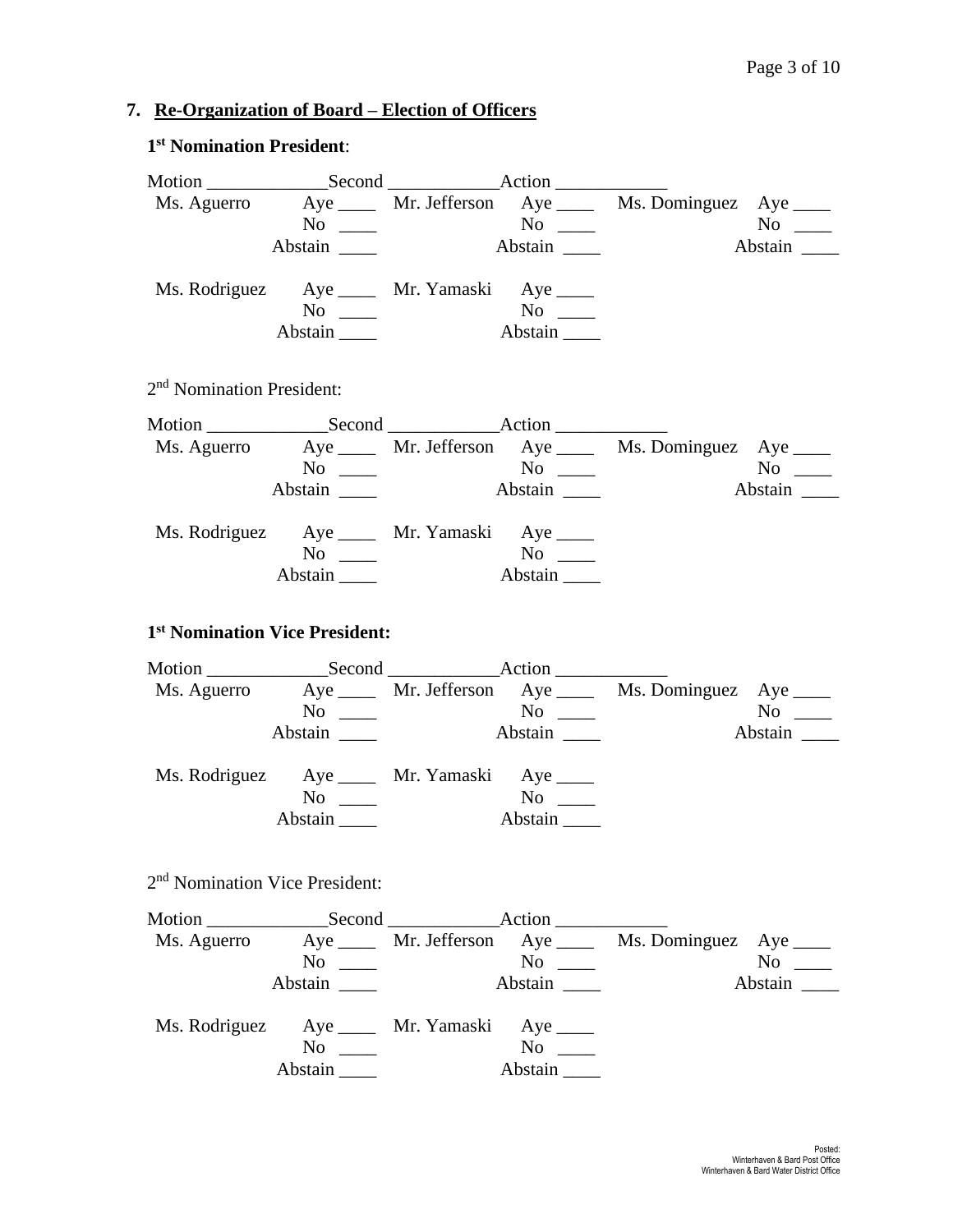### **1 st Nomination Clerk:**

| Ms. Aguerro                                  | No<br>Abstain        | No<br>Abstain        | Aye ______ Mr. Jefferson Aye _____ Ms. Dominguez Aye ____<br>$No \t —$<br>Abstain |
|----------------------------------------------|----------------------|----------------------|-----------------------------------------------------------------------------------|
| Ms. Rodriguez Aye _____ Mr. Yamaski Aye ____ | $No \ \_$<br>Abstain | $No \ \_$<br>Abstain |                                                                                   |

### **2 nd Nomination Clerk:**

| Ms. Aguerro                                 | $\mathrm{No} \ \_\_\_\$<br>Abstain | $\mathrm{No} \ \_\_\_\$<br>Abstain | Aye _____ Mr. Jefferson Aye ____ Ms. Dominguez Aye ____ | $No \_\_$<br>Abstain |
|---------------------------------------------|------------------------------------|------------------------------------|---------------------------------------------------------|----------------------|
| Ms. Rodriguez Aye ____ Mr. Yamaski Aye ____ | No<br>Abstain                      | No<br>Abstain                      |                                                         |                      |

# **8. Approval of Warrants**

Per EdCode 42631 and SPVUSD BP 3314, it is recommended that the Board of Trustees ratify the September warrants in the amount of \$581,795.91

|                                              |                      |                                              | Second Action                                        |                                                            |                      |
|----------------------------------------------|----------------------|----------------------------------------------|------------------------------------------------------|------------------------------------------------------------|----------------------|
| Ms. Aguerro                                  | Abstain              | $\overline{\text{No}}$ $\overline{\text{)}}$ | $\overline{N}$ o $\overline{\phantom{0}}$<br>Abstain | Aye ______ Mr. Jefferson Aye _____ Ms. Dominguez Aye _____ | $No \_\_$<br>Abstain |
| Ms. Rodriguez Aye _____ Mr. Yamaski Aye ____ | $No \ \_$<br>Abstain |                                              | $No \t —$<br>Abstain                                 |                                                            |                      |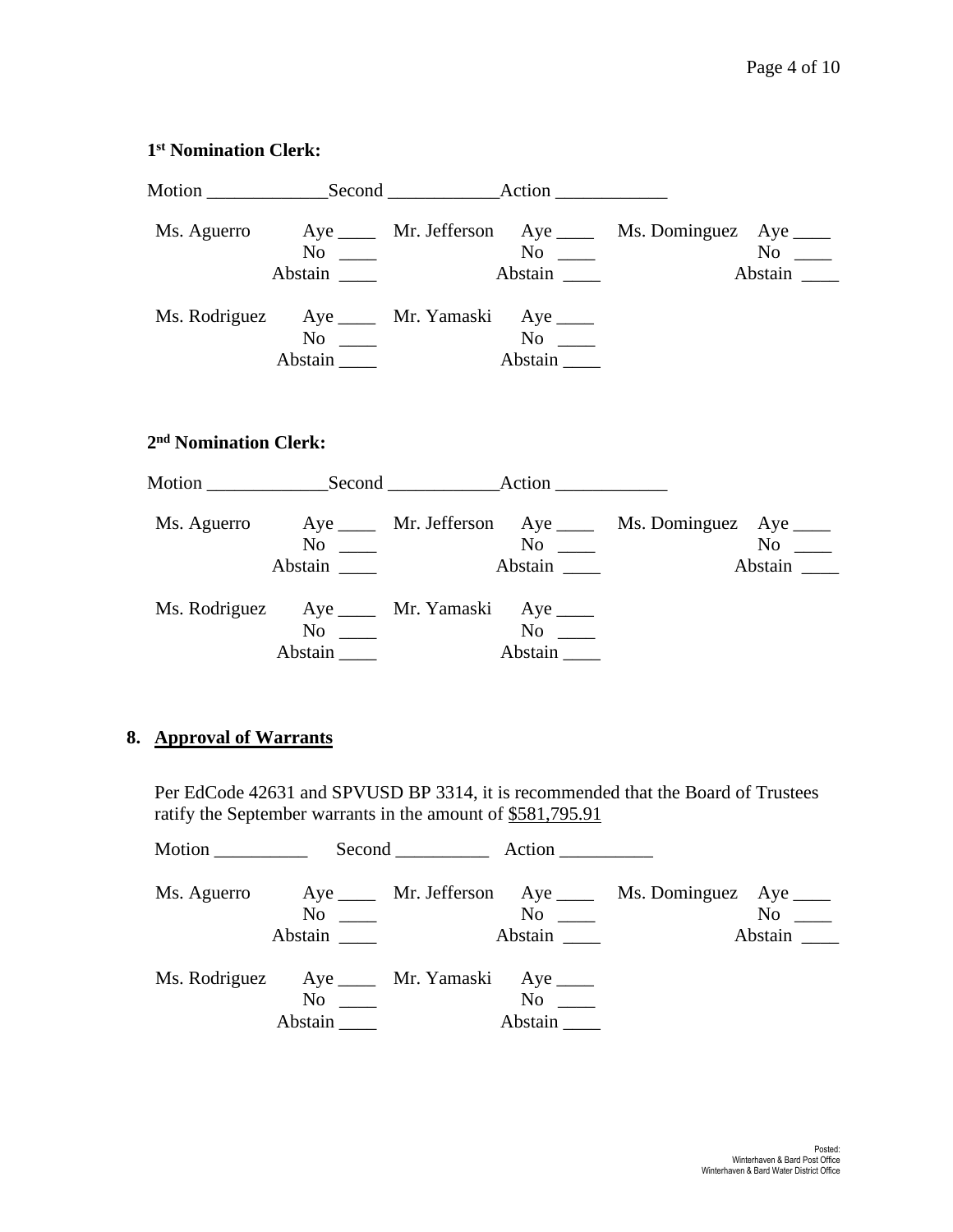### **9. Public Comments**

**Persons who want to comment on topics not included on the agenda or comment on agendized topics are invited to submit comments via email to Executive Secretary, Karen Medel, at kmedel@spvusd.org on or before Monday, December 14, 2020 at 5:00 pm. Please limit comments to 300 words or less. All comments submitted will be read aloud during the meeting. Please note, all email correspondence relating to this meeting will become part of the Board minutes. If your comment is related to a specific Agenda item, please identify the Agenda item in the subject of your email.**

Are there any public comments speakers who require translation?

\*Persons who have complaints against Board members or District staff are encouraged to seek resolution to those complaints by using the San Pasqual Valley Unified School District written complaint procedures before orally addressing them at a meeting. The Board will not respond to such complaints until the applicable complaint procedure (BP/AR 1312.1) has been followed and has reached the Board level. Where a complaint concerns a District employee identifiable by name, position, or other facts, the Board cannot respond until proper written notice has been given to the employee pursuant to Government Code Section 54957.

Comments shall be limited to three minutes per person (six minutes if translation is required) and twenty minutes (forty minutes if translation is required) for all comments, per topic, unless the board president, subject to the approval of the Governing Board, sets different time limits

- **a.** Are there any members of the public to be heard on items not appearing on agenda that are within the jurisdiction of the District?
- **b.** Are there any members of the public to be heard on items appearing on the agenda?
- **c.** Are there any members of the public or parents/guardians of Indian children on equal participation in educational programs provided by the district. Title VII of The Elementary and Secondary Education Act as amended by the Every Student Succeeds Act or PL 114-95

#### **II. PRESENTATIONS**

#### **III. CONSENT ITEMS**

- 1. Memorandum of Understanding Regarding San Pasqual Valley Middle School's Participation in the ASES Consortium for 2020-2021
- 2. Memorandum of Understanding Regarding San Pasqual Valley Elementary School's Participation in the ASES Consortium for 2020-2021
- 3. Contract: Daily Farm Lease for Legal Description Sec. 30, Twn 16-S, Rge 23-E, Located in Bard, CA
- 4. Memorandum of Understanding Between San Pasqual Valley Unified School District (SPVUSD) and The County Office of Education (ICOE) Curriculum Department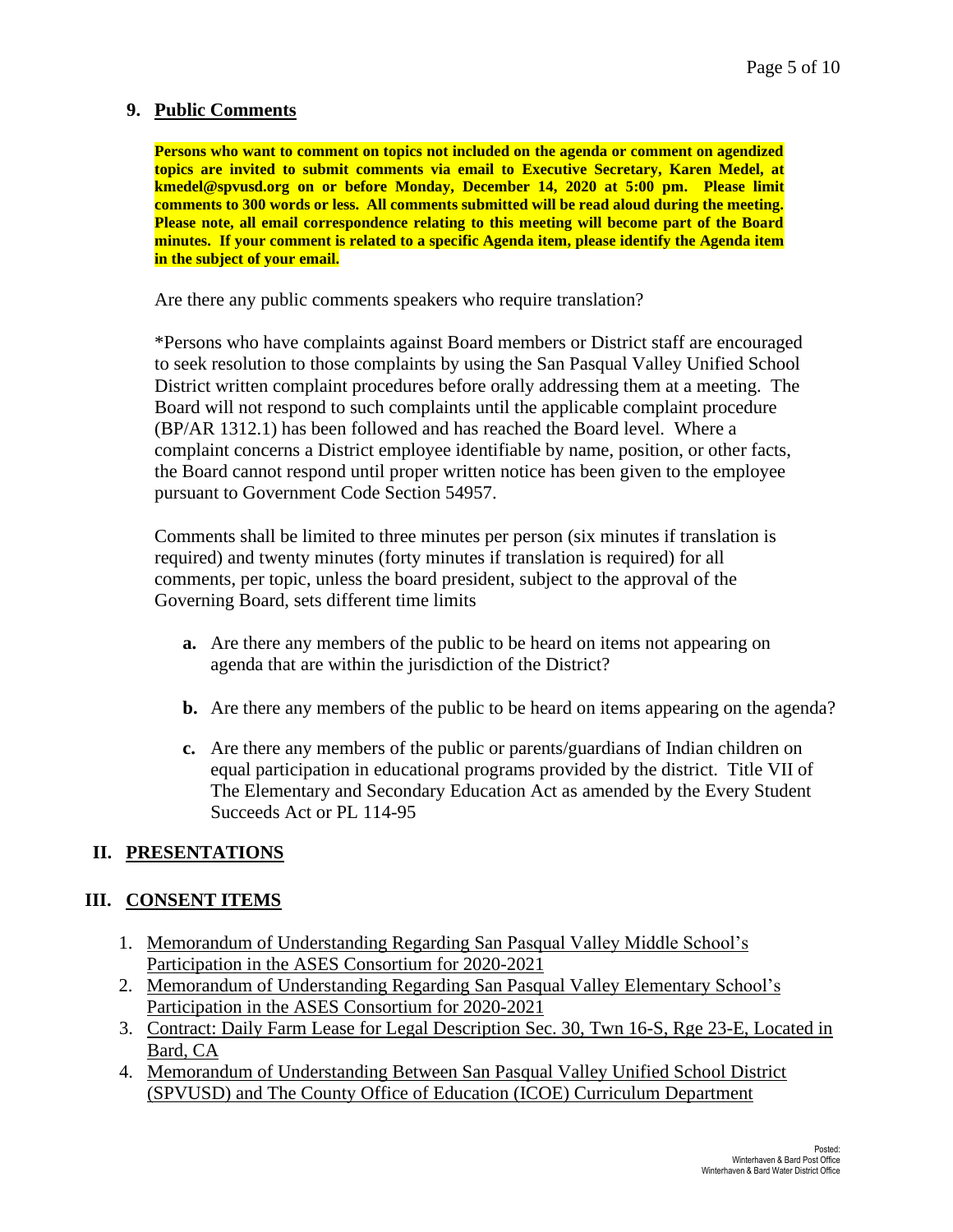| Motion $\frac{1}{\sqrt{1-\frac{1}{2}}\cdot\frac{1}{\sqrt{1-\frac{1}{2}}}}$ |                | Second Action |                                                            |         |
|----------------------------------------------------------------------------|----------------|---------------|------------------------------------------------------------|---------|
| Ms. Aguerro                                                                |                |               | Aye ______ Mr. Jefferson Aye _____ Ms. Dominguez Aye _____ |         |
|                                                                            |                | $No \ \_$     |                                                            | $No \_$ |
|                                                                            | Abstain        | Abstain       |                                                            |         |
| Ms. Rodriguez Aye _____ Mr. Yamasaki Aye _____                             |                |               |                                                            |         |
|                                                                            | N <sub>0</sub> | No            |                                                            |         |
|                                                                            | Abstain        | Abstain       |                                                            |         |

# **IV. MONTHLY REPORTS**

- 1. San Pasqual Teachers Association (SPTA) Ms. Jennifer Wallace
- 2. California School Employees Association (CSEA) Ms. Airam Hernandez
- 3. Special Education Dr. Thien Hoang
- 4. Elementary School Mr. Ruben Gonzalez
- 5. Middle School Ms. Mary Kay Monson
- 6. High School Mr. Juan Morales
- 7. Facilities/Operations Mr. Jorge Munoz
	- a. Bleacher update including inclusion of skybox to bleachers as opposed to repairing current Crow's nest
- 8. Transportation Mr. Jimmy Evaro
- 9. Information Technology Mr. Jesse Moe
- 10. Business Services Ms. Kish Curtis
	- a. Gym update
- 11. Superintendent/Bill Manes-Adult Education Principal Ms. Rauna Fox
	- a. LCAP
- 12. School Board

### **V. UNFINISHED BUSINESS**

### **VI. INFORMATION ITEMS**

- 1. District Calendar 2021-2022
- 2. Approved LCAP Federal Addendum Notification
- 3. Superintendent Accepted a Retirement Letter from Classified Staff Member
- 4. Superintendent Accepted a Resignation Letter from Classified Staff Member
- 5. Registrar of Voters Final Official Results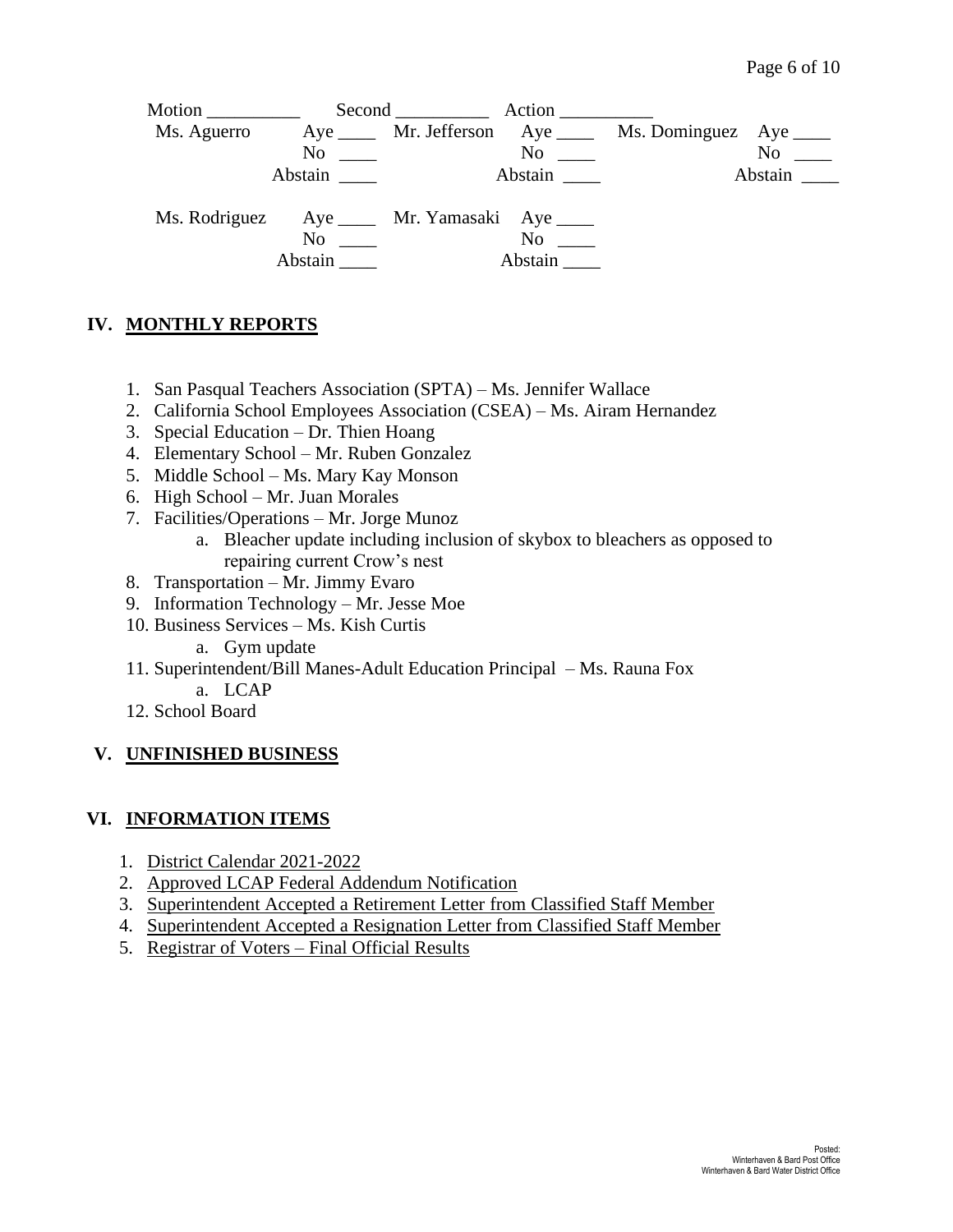# **VII. NEW BUSINESS**

| 1. Accept 2020-2021 Joint Impact Aid Report (2019-2020 data) |                                                                                                                                                         |                                                      |                                                                                          |                      |
|--------------------------------------------------------------|---------------------------------------------------------------------------------------------------------------------------------------------------------|------------------------------------------------------|------------------------------------------------------------------------------------------|----------------------|
|                                                              |                                                                                                                                                         |                                                      | Ms. Aguerro Aye _____ Mr. Jefferson Aye _____ Ms. Dominguez Aye ____<br>Ab               | No $\qquad$          |
|                                                              | Ms. Rodriguez Aye _____ Mr. Yamasaki Aye ____<br>$No \_$<br>Abstain                                                                                     |                                                      |                                                                                          |                      |
| Program                                                      |                                                                                                                                                         |                                                      | 2. Approve Plan Submission Requirements for New Construction – Seismic Mitigation        |                      |
|                                                              | Abstain _______                                                                                                                                         | $No$ No $No$ $\qquad$                                | Ms. Aguerro Aye ____ Mr. Jefferson Aye ____ Ms. Dominguez Aye ____                       | $No \_$<br>Abstain   |
|                                                              | Ms. Rodriguez Aye _____ Mr. Yamasaki Aye ____<br>No $\frac{1}{\sqrt{1-\frac{1}{2}}\sqrt{1-\frac{1}{2}}\left(\frac{1}{2}-\frac{1}{2}\right)}$<br>Abstain | No<br>Abstain<br>Abstain                             |                                                                                          |                      |
| Department                                                   |                                                                                                                                                         |                                                      | 3. Approve Contract with Technology Learning Consultancy to Audit Information Technology |                      |
|                                                              | $\overline{N_0}$ $\overline{\phantom{1}}$                                                                                                               |                                                      | Ms. Aguerro Aye _____ Mr. Jefferson Aye ____ Ms. Dominguez Aye ____                      | $No \ \_$<br>Abstain |
|                                                              | Ms. Rodriguez Aye ____ Mr. Yamasaki Aye ____<br>$No \ \_$<br>Abstain                                                                                    | $No \ \_$<br>Abstain                                 |                                                                                          |                      |
| 4. First Interim Report 2020-2021                            |                                                                                                                                                         |                                                      |                                                                                          |                      |
| Motion $\_\_$                                                | $No \ \_$<br>Abstain                                                                                                                                    | $\overline{N_0}$ $\overline{\phantom{0}}$<br>Abstain | Ms. Aguerro Aye _____ Mr. Jefferson Aye ____ Ms. Dominguez Aye ____                      | $No \ \_$            |
|                                                              | Ms. Rodriguez Aye _____ Mr. Yamasaki Aye ____<br>$No \ \_$<br>Abstain                                                                                   | $No \ \_$                                            |                                                                                          |                      |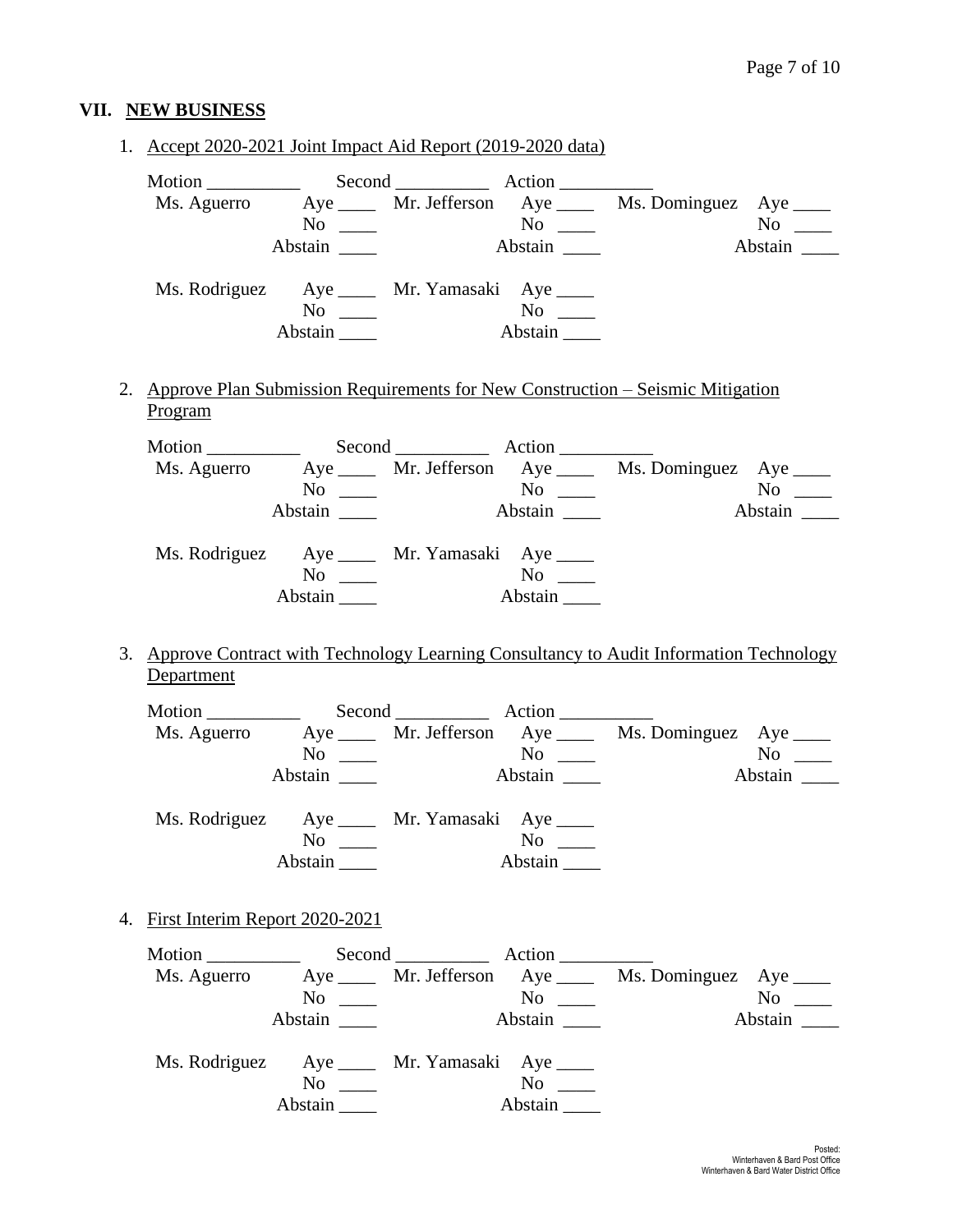# 5. 2020-21 Budget Overview for Parents

|             |                                                                          | Second Action |           |                                                         |
|-------------|--------------------------------------------------------------------------|---------------|-----------|---------------------------------------------------------|
| Ms. Aguerro |                                                                          |               |           | Aye _____ Mr. Jefferson Aye ____ Ms. Dominguez Aye ____ |
|             | $\mathrm{No} \ \_\_\_\$                                                  |               | $No \ \_$ | $No \_\_$                                               |
|             | Abstain                                                                  |               | Abstain   | Abstain $\_\_$                                          |
|             | Ms. Rodriguez Aye _____ Mr. Yamasaki Aye ____<br>$\mathrm{No} \ \_\_\_\$ |               | No        |                                                         |
|             | Abstain                                                                  |               | Abstain   |                                                         |

# 6. Approve Board Member Compensation for Members Absent During Board Meetings in **December**

| Motion $\frac{1}{\sqrt{1-\frac{1}{2}}\cdot\frac{1}{\sqrt{1-\frac{1}{2}}}}$ |                             | Second Action |                |                                                         |                  |
|----------------------------------------------------------------------------|-----------------------------|---------------|----------------|---------------------------------------------------------|------------------|
| Ms. Aguerro                                                                |                             |               |                | Aye _____ Mr. Jefferson Aye ____ Ms. Dominguez Aye ____ |                  |
|                                                                            | No                          |               | No             |                                                         | $No \t —$        |
|                                                                            | Abstain                     |               | Abstain        |                                                         | Abstain $\qquad$ |
| Ms. Rodriguez Aye _____ Mr. Yamasaki Aye ____                              |                             |               |                |                                                         |                  |
|                                                                            | $\mathrm{No} \quad \_\_\_\$ |               | N <sub>0</sub> |                                                         |                  |
|                                                                            | Abstain                     |               | Abstain        |                                                         |                  |

7. Approve Timelines and Meeting Dates for Superintendent Search Conducted by Leadership **Associates** 

| Motion ____________ |                                              | Second Action |                         |                                                         |                  |
|---------------------|----------------------------------------------|---------------|-------------------------|---------------------------------------------------------|------------------|
| Ms. Aguerro         |                                              |               |                         | Aye _____ Mr. Jefferson Aye ____ Ms. Dominguez Aye ____ |                  |
|                     | $\mathrm{No} \quad \_\_\_\_\$                |               | $\mathrm{No} \ \_\_\_\$ |                                                         | $No \_\_$        |
|                     |                                              |               | Abstain                 |                                                         | Abstain $\qquad$ |
|                     | Ms. Rodriguez Aye ____ Mr. Yamasaki Aye ____ |               |                         |                                                         |                  |
|                     | $\mathrm{No} \ \_\_\_\$                      |               | $\rm No$                |                                                         |                  |
|                     |                                              |               | Abstain                 |                                                         |                  |

## **VIII. BOARD COMMENTS**

# **IX. ITEMS FOR FUTURE AGENDA**

| . .      |  |
|----------|--|
|          |  |
| <u>.</u> |  |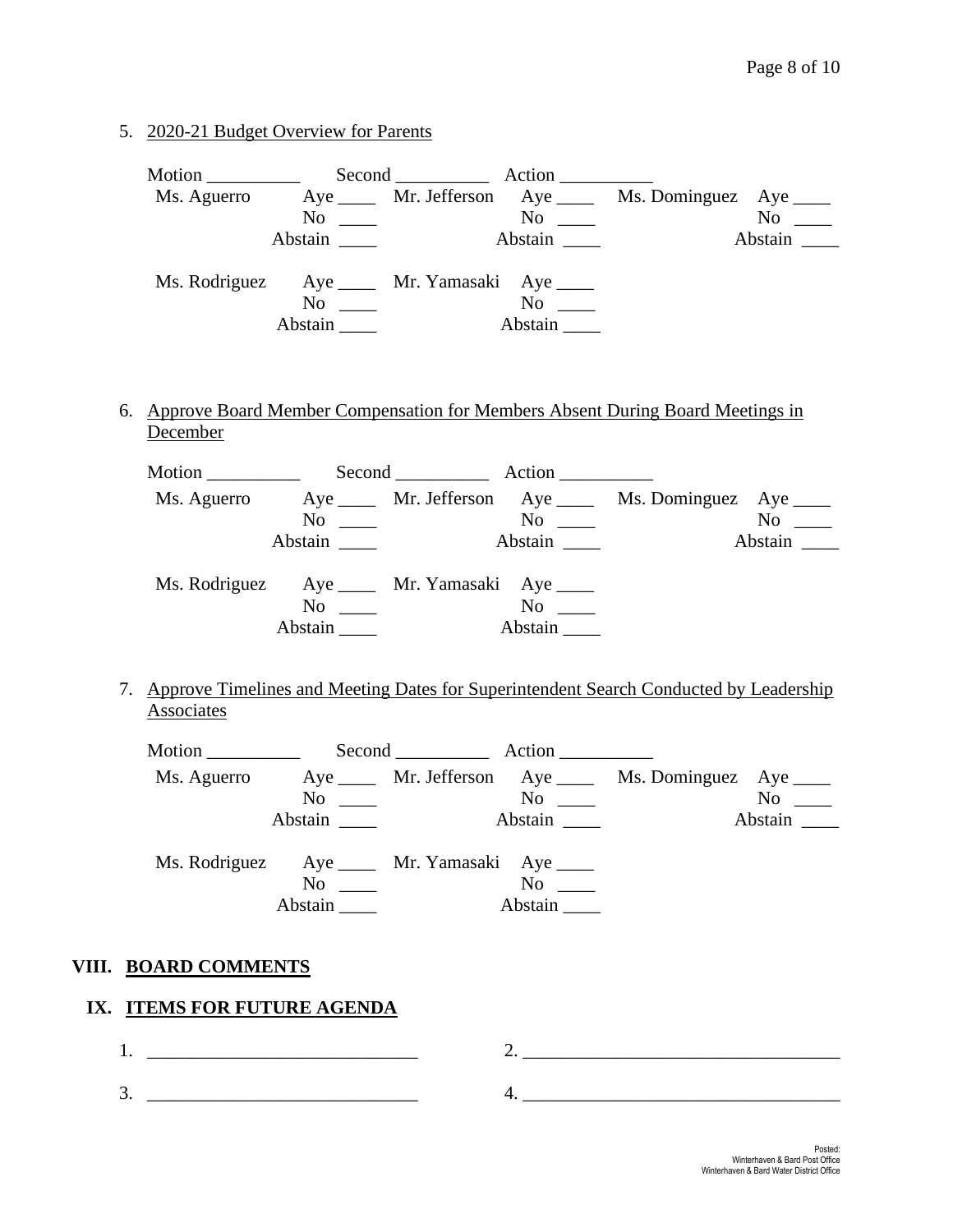| 2. PERSONNEL MATTERS - Pursuant to Government Code 54957 |                                                             |                      |                                                                       |                      |                                                                          |                                                                                       |  |  |  |  |
|----------------------------------------------------------|-------------------------------------------------------------|----------------------|-----------------------------------------------------------------------|----------------------|--------------------------------------------------------------------------|---------------------------------------------------------------------------------------|--|--|--|--|
|                                                          |                                                             |                      |                                                                       |                      | a. New Superintendent Discussion Between Board and Leadership Associates |                                                                                       |  |  |  |  |
|                                                          | 3. PENDING LITIGATION – Pursuant to Government Code 54956.9 |                      |                                                                       |                      |                                                                          |                                                                                       |  |  |  |  |
|                                                          | Code 54957                                                  |                      |                                                                       |                      | 4. PUBLIC EMPLOYEE PERFORMANCE EVALUATION - Pursuant to Government       |                                                                                       |  |  |  |  |
|                                                          | <b>RECONVENE</b>                                            |                      |                                                                       |                      |                                                                          | Time: P.M.                                                                            |  |  |  |  |
|                                                          |                                                             |                      |                                                                       |                      |                                                                          |                                                                                       |  |  |  |  |
|                                                          |                                                             | Abstain              |                                                                       |                      | Ms. Aguerro Aye _____ Mr. Jefferson Aye ____ Ms. Dominguez Aye ____      | $No \ \_$<br>Abstain                                                                  |  |  |  |  |
|                                                          |                                                             | $No \ \_$<br>Abstain | Ms. Rodriguez Aye _____ Mr. Yamasaki Aye ____                         | $No \ \_$<br>Abstain |                                                                          |                                                                                       |  |  |  |  |
|                                                          |                                                             |                      | Report to the Public on any reportable action taken in Closed Session |                      |                                                                          |                                                                                       |  |  |  |  |
|                                                          |                                                             |                      |                                                                       |                      |                                                                          |                                                                                       |  |  |  |  |
|                                                          |                                                             |                      |                                                                       |                      |                                                                          |                                                                                       |  |  |  |  |
|                                                          |                                                             |                      |                                                                       |                      |                                                                          |                                                                                       |  |  |  |  |
|                                                          |                                                             |                      |                                                                       |                      |                                                                          |                                                                                       |  |  |  |  |
|                                                          |                                                             |                      |                                                                       |                      |                                                                          |                                                                                       |  |  |  |  |
|                                                          |                                                             |                      |                                                                       |                      |                                                                          | Posted:<br>Winterhaven & Bard Post Office<br>Winterhaven & Bard Water District Office |  |  |  |  |

# **X. CLOSED SESSION Time: \_\_\_\_\_\_P.M.**

Motion \_\_\_\_\_\_\_\_\_\_\_\_\_\_ Second \_\_\_\_\_\_\_\_\_\_\_\_\_\_ Action \_\_\_\_\_\_\_\_\_\_\_\_\_

No \_\_\_\_ No \_\_\_ Abstain \_\_\_\_\_ Abstain \_\_\_\_

1. CONFERENCE WITH LABOR NEGOTIATOR (Superintendent) – Pursuant to

Ms. Rodriguez Aye \_\_\_\_ Mr. Yamasaki Aye \_\_\_\_

Government Code 54957.6

**XI. RECONVENE** 

Ms. Aguerro Aye \_\_\_\_ Mr. Jefferson Aye \_\_\_\_ Ms. Dominguez Aye \_\_\_\_

No \_\_\_ No \_\_ No \_\_ No \_\_ No \_\_ Abstain \_\_\_\_ Abstain \_\_\_ Abstain \_\_\_ Abstain \_\_\_